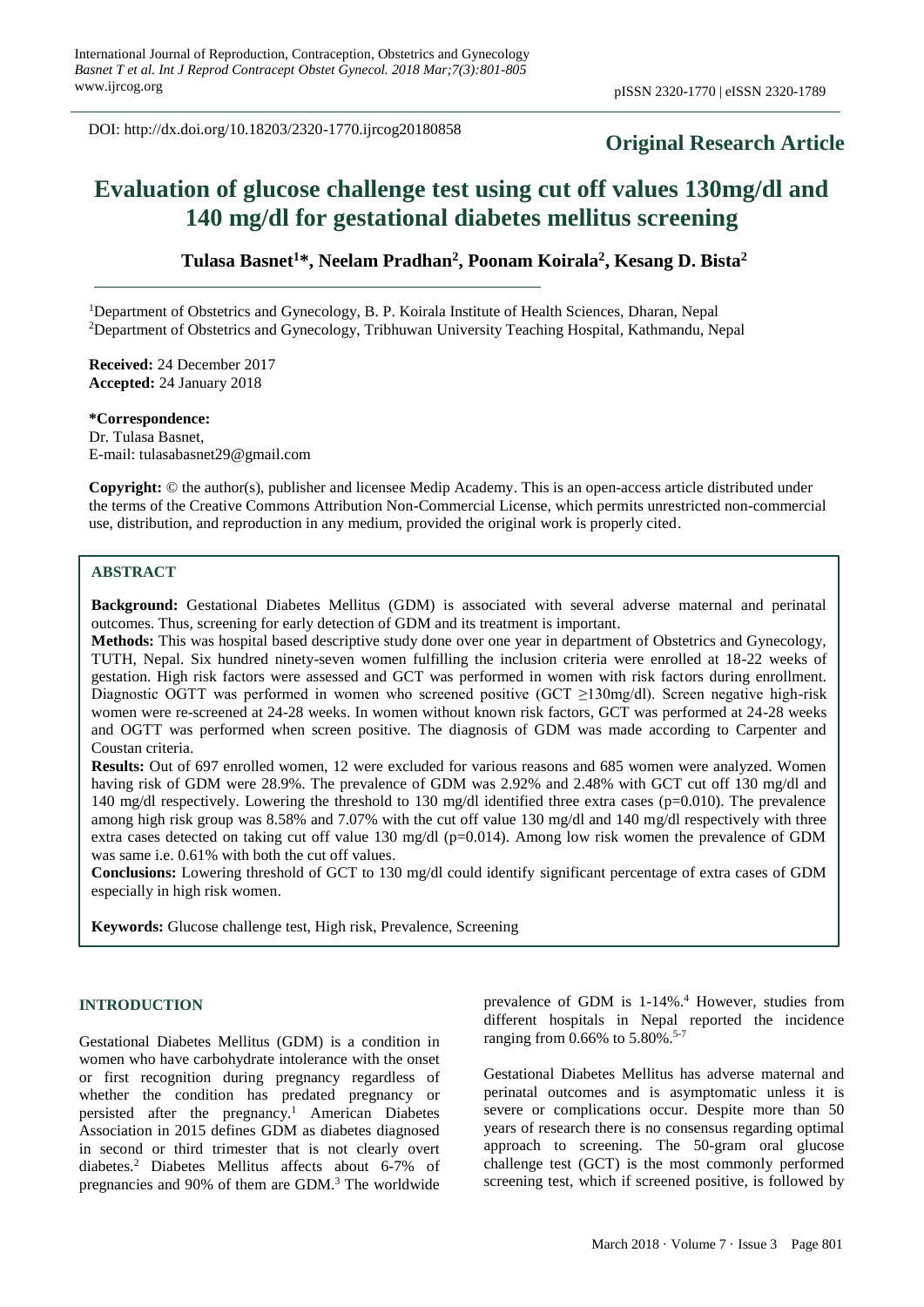a 100-gram oral glucose tolerance test (OGTT) for confirmation.<sup>8</sup> However, controversies exist regarding the threshold for a positive GCT. Venous plasma glucose concentration of 140 mg/dl was adopted as the threshold value at the Second, Third and Fourth International Workshop Conferences on Gestational Diabetes.<sup>1,9,10</sup> American Diabetes Association in 2009 and ACOG have stated that a threshold value of 140 mg/dl has sensitivity of 80% which is increased to 90% using a cut-off of 130  $mg/dl.^{11}$ 

The objectives of this study were to estimate the prevalence of GDM among women both high risk and low risk combined and also separately using the two cut off values (130 mg/dl and 140 mg/dl) and also to observe number of extra women diagnosed with GDM after OGTT with GCT threshold 130 mg/dl.

#### **METHODS**

This was a hospital based cross sectional descriptive study carried out in the Out Patient Department of the Department of Obstetrics and Gynecology (GOPD), Tribhuwan University Teaching Hospital (TUTH), Kathmandu over a period of one year starting from 15<sup>th</sup> April 2014 to  $14<sup>th</sup>$  April 2015. The sample size of 684 was calculated using the formula  $n= z<sup>2</sup>pa/ e<sup>2</sup>$  where the prevalence of screen positive for gestational diabetes mellitus was taken as 12.3%.<sup>8</sup> Relative error margin of 20% was taken.

Pregnant women between 18 to 22 weeks of pregnancy attending the GOPD for antenatal check-up were enrolled in the study. Women already diagnosed as diabetes mellitus, on long term medications that could affect glucose metabolism such as corticosteroids, beta blockers, beta- agonists or who could not tolerate the glucose load and who refused to take glucose for the test were excluded from the study.

A detailed history was taken including sociodemographic profile, obstetric history, medical history and history pertaining to presence of risk factors associated with GDM and was recorded in structured questionnaire. The risk factors looked for were age 30 years or more, obesity (BMI > 30Kg/m<sup>2</sup>), history of GDM or Impaired glucose tolerance in previous pregnancy, diabetes mellitus in first degree relative, bad obstetric history, history of birth weight >4Kg and glycosuria by urine strip.

In the presence of any of the risk factors, 50 gram GCT was performed at enrolling visit i.e. at 18-22 weeks. Women without risk factors were scheduled for GCT at 24-28 weeks. Women with blood glucose value  $\geq 130$ mg/dl were considered screen positive and scheduled for oral glucose tolerance test (OGTT). Blood glucose level >200 mg/dl at screening was considered as direct diagnosis of Gestational Diabetes Mellitus. Screen negative high risk women at 18-22 weeks were scheduled for re-screening at 24-28 weeks and plan of repeat GCT was mentioned in the OPD ticket. An identification mark was put on the antenatal card with the plan mentioned for all the women who were enrolled so that they could be identified at 24-28 weeks for GCT. The Oral Glucose Tolerance Test was interpreted according to the Carpenter and Coustan criteria. Diagnosis of GDM was made when two or more values were above the threshold.<sup>10</sup> If only one value was above the threshold diagnosis of impaired glucose tolerance (IGT) was made. The diagnosed women were managed according to the hospital protocol.

#### *Statistical analysis*

The data were analyzed using SPSS version 16. Pearson Chi square test was applied where applicable to find out statistical significance. The p-value <0.05 was regarded as statistically significant.

#### **RESULTS**

During the study period, 697 women attending the OPD for antenatal checkup and fulfilling the inclusion criteria were enrolled. Among them 12were excluded as 10 did not follow up and two could not tolerate glucose load.

Among 685 women, 198 (28.98%) women with risk factors underwent screening with 50 gram GCT at 18-22 week POG. One hundred seventy women were screen negative and underwent rescreening at 24-28 weeks of gestation. Four hundred eighty seven women without risk factors were screened at 24-28 weeks of gestation. Both groups of women underwent 100 gram OGTT when their GCT values were 130 mg/dl or more.



**Figure 1: Age distribution.**

Almost 80% of women were between the age group 20- 29 years. Those below 20 years were 3.8% and above 40 years were 0.1% (Figure 1).

The mean age was  $25.83 \pm 4.34$  years with minimum 17 years and maximum 43 years. Of the study population, 198 (28.90%) women had at least one of the risk factors. Among them 79.29% had single risk factor and 20.71% had multiple risk factors (Figure 2).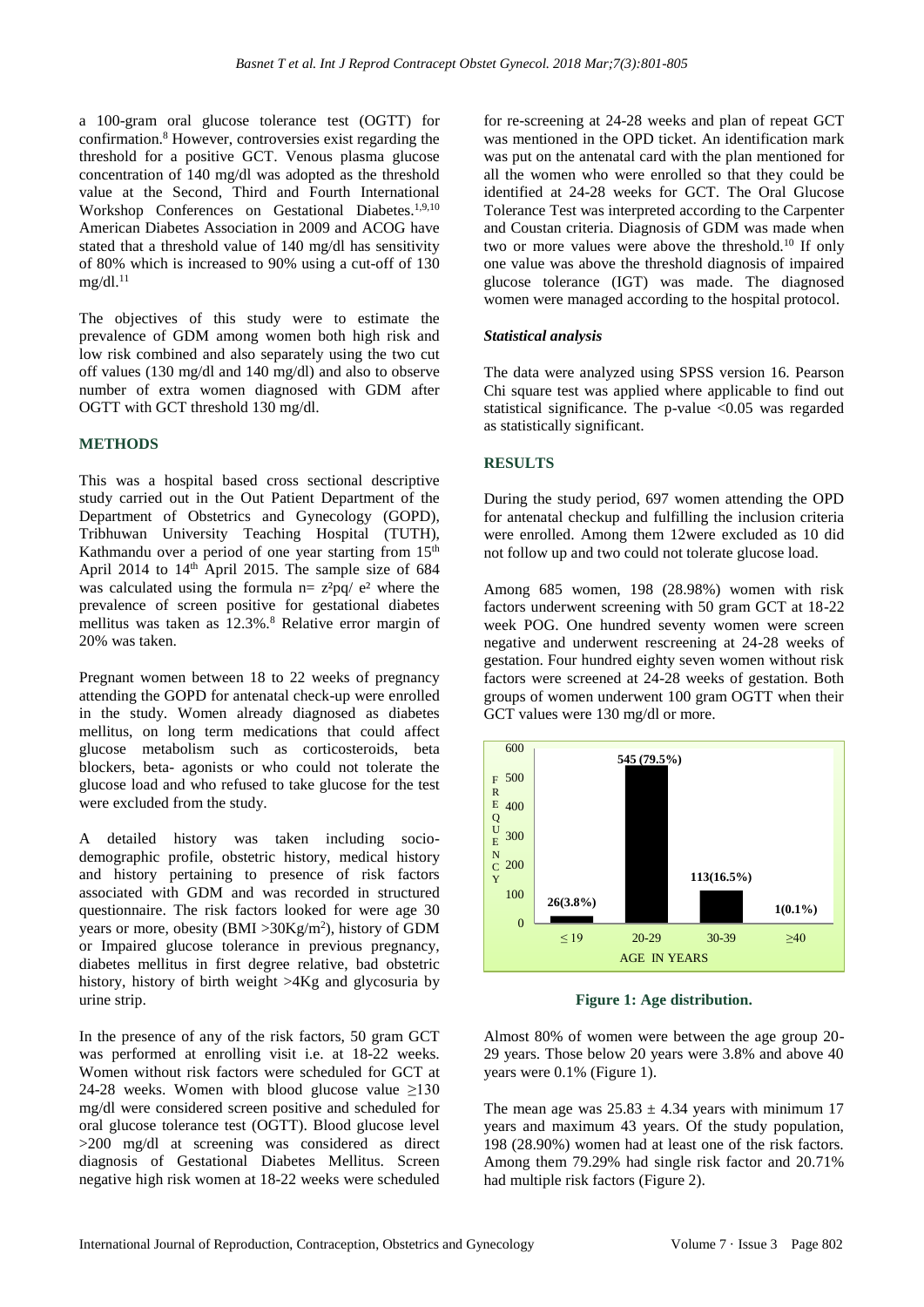

**Figure 2: Risk factors.**

The incidence of GDM in the study population (n=685) was 2.92% with threshold 130 mg/dl and 2.48% with the threshold 140 mg/dl. Similarly, the prevalence of Impaired Glucose Tolerance with the threshold 130 mg/dl was twice of that with threshold 140 mg/dl (1.90% vs 0.73%). Among high risk group, the incidence of GDM was 8.58% with threshold 130mg/dl and 7.07% with threshold 140mg/dl. Out of 17 cases of GDM, seven cases (41%) were diagnosed during screening at 18-22 weeks gestation. Among low risk group, the prevalence of GDM was same i.e. 0.61% with both the cut off values. The prevalence of IGT was double i.e. 0.82% with cut off value 130 mg/dl than that with cut off value 140 mg/dl i.e. 0.41% (Table 1).

## **Table 1: Prevalence of gestational diabetes mellitus with two different cut off values.**

| <b>Whole study population (n=685)</b> |                 |                     |                     |               |              |  |  |  |  |  |
|---------------------------------------|-----------------|---------------------|---------------------|---------------|--------------|--|--|--|--|--|
|                                       |                 | <b>OGTT</b> results | <b>Total</b>        |               |              |  |  |  |  |  |
|                                       |                 | <b>Normal</b>       | <b>IGT</b>          | GDM           |              |  |  |  |  |  |
| <b>GCT</b>                            | $\geq$ 130mg/dl | 82                  | 16                  | $20(2.91\%)$  | 118          |  |  |  |  |  |
| cut-off<br>value                      | $\geq$ 140mg/dl | 45                  | 6                   | 17 (2.48%) 68 |              |  |  |  |  |  |
| High risk group $(n=198)$             |                 |                     |                     |               |              |  |  |  |  |  |
|                                       |                 |                     | <b>OGTT</b> results |               |              |  |  |  |  |  |
|                                       |                 | <b>Normal</b>       | <b>IGT</b>          | <b>GDM</b>    | <b>Total</b> |  |  |  |  |  |
| GCT                                   | $\geq$ 130mg/dl | 36                  | 12                  | 17 (8.58%)    | 65           |  |  |  |  |  |
| cut-off<br>value                      | $\geq$ 140mg/dl | 19                  | 4                   | 14 (7.07%) 37 |              |  |  |  |  |  |
| Low risk group $(n=487)$              |                 |                     |                     |               |              |  |  |  |  |  |
|                                       |                 | <b>OGTT</b> results | Total               |               |              |  |  |  |  |  |
|                                       |                 | Normal              | IGT                 | GDM           |              |  |  |  |  |  |
| <b>GCT</b>                            | $\geq$ 130mg/dl | 46                  | 4                   | $3(0.61\%)$   | 53           |  |  |  |  |  |
| cut-off<br>value                      | $\geq$ 140mg/dl | 26                  | 2                   | $3(0.61\%)$   | 31           |  |  |  |  |  |

Out of the whole study population, 50 women with GCT 130-139.9 mg/dl underwent OGTT and ten extra cases of IGT and three extra cases of GDM were detected (p-value 0.010). Among high risk group, 28 extra women with GCT 130-139.9 mg/dl underwent OGTT and eight extra cases of IGT and three extra cases of GDM were detected (p-value 0.040). However, among low risk group, no extra cases of GDM and only two extra cases of IGT were detected on subjecting 22 extra women to OGTT having GCT value 130-139.9 mg/dl (p-value 0.300). (Table 2).

## **Table 2: Detection of extra cases of GDM with threshold 130-139 mg/dl.**

| Whole study population (screen positive=118) |        |                     |                          |               |              |            |  |  |  |  |
|----------------------------------------------|--------|---------------------|--------------------------|---------------|--------------|------------|--|--|--|--|
|                                              |        | <b>OGTT</b> results |                          |               | <b>Total</b> | <b>P</b> - |  |  |  |  |
|                                              |        | Normal              | IGT                      | <b>GDM</b>    |              | value      |  |  |  |  |
| <b>GCT</b>                                   | $130-$ | 37                  | 10                       | 3             | 50           |            |  |  |  |  |
| $cut-off$                                    | 139.9  |                     |                          |               |              | 0.010      |  |  |  |  |
| value                                        | >140   | 45                  | 6                        | 17            | 68           |            |  |  |  |  |
| Total                                        |        | 82                  | 16                       | 20            | 118          |            |  |  |  |  |
| High risk group (screen positive=65)         |        |                     |                          |               |              |            |  |  |  |  |
|                                              |        | <b>OGTT</b> results |                          |               |              | <b>P</b> - |  |  |  |  |
|                                              |        | Normal              | IGT                      | <b>GDM</b>    | <b>Total</b> | value      |  |  |  |  |
| <b>GCT</b>                                   | $130-$ | 17                  | 8                        | $\mathcal{R}$ | 28           |            |  |  |  |  |
| cut-off                                      | 139.9  |                     |                          |               |              |            |  |  |  |  |
| value                                        | >140   | 19                  | $\overline{\mathcal{A}}$ | 14            | 37           | 0.014      |  |  |  |  |
| Total                                        |        | 36                  | 12                       | 17            | 65           |            |  |  |  |  |
| Low risk group (screen positive=53)          |        |                     |                          |               |              |            |  |  |  |  |
|                                              |        | <b>OGTT</b> results |                          |               |              | <b>P.</b>  |  |  |  |  |
|                                              |        | Normal              | <b>IGT</b>               | <b>GDM</b>    | <b>Total</b> | value      |  |  |  |  |
| <b>GCT</b>                                   | 130-   |                     | 2                        | $\Omega$      | 22           |            |  |  |  |  |
| $cut-$                                       | 139.9  | 20                  |                          |               |              |            |  |  |  |  |
| off                                          | >140   | 26                  | 2                        | 3             | 31           | 0.300      |  |  |  |  |
| value                                        |        |                     |                          |               |              |            |  |  |  |  |
| Total                                        |        | 46                  | $\overline{4}$           | 3             | 53           |            |  |  |  |  |

## **DISCUSSION**

The prevalence of Type II Diabetes Mellitus is increasing worldwide as well as in Nepal.<sup>12,13</sup> The incidence of GDM is also increasing in proportion with that of Type II DM. Though GDM has been recognized for decades, controversies exist regarding methods and timing of screening, universal or selective screening and various thresholds of screening and diagnostic tests. Fifty gram oral GCT is the main method of screening for GDM with the cut off value 140 mg/dl. Literatures have shown that lowering the threshold of GCT screening will help identify the more number of women with GDM and thus prevent and manage complications associated with it.<sup>11,14</sup> This study was conducted with the aim to find out if significant number of extra cases of GDM could be detected with the lower cut off value (130 mg/dl) of GCT than the one currently being used i.e. 140 mg/dl.

In this study prevalence of GDM among the study population was almost same whether the cut off taken was 130 mg/dl or 140 mg/dl (2.92% and 2.48% respectively). This falls on the reported range of worldwide prevalence of 1-14%.<sup>4</sup> Most of the studies in Nepal were done with the cut off 140 mg/dl and no studies using the cut off value 130 mg/dl were available.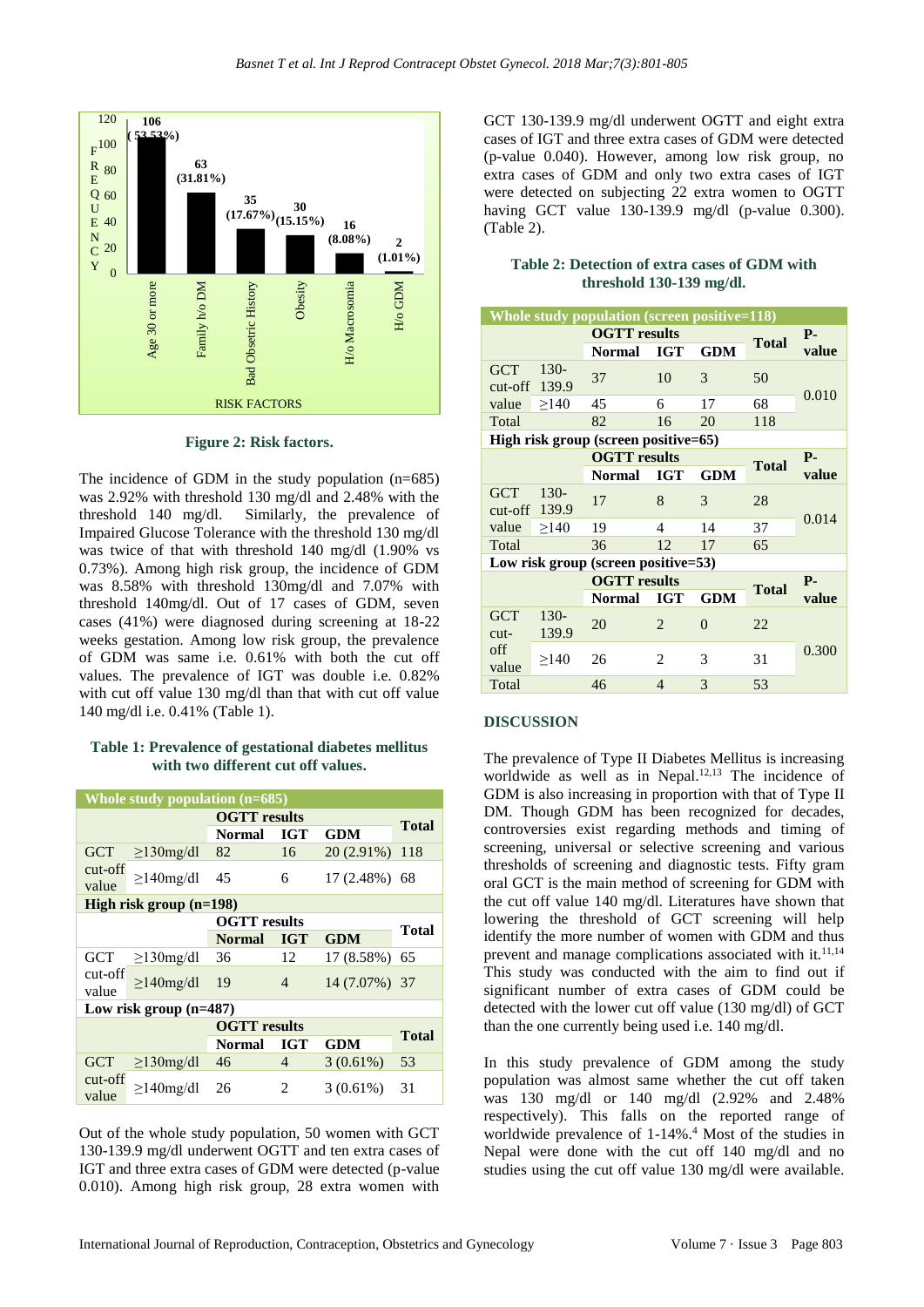The prevalence is reported to be as low as 0.66% by Rana A and team in 1998 and 0.75% reported by Shrestha A and co-worker in 2010.<sup>7</sup> The low prevalence by Rana A compared to the present study in the same institute may be the result of worldwide increasing trend of Type II DM over the last 13 years since the study was carried out. The prevalence reported by Jali MV and team in a diabetes center at Karnataka using single step 75 gram OGTT was 16%, similar to (16.2%) that reported by Seishah V et al.<sup>15,16</sup>

In a study by Juntarat W and colleagues, the prevalence of GDM was 4.14% with GCT cut off 130mg/dl and 4.08% with the cut off 140 mg/dl. Kosus A and team found the prevalence of 8.1% and 7.1% with the cut off value 130 mg/dl and 140 mg/dl respectively in a retrospective study at University of Ankara, Turkey in 2008.<sup>17</sup> Even higher prevalence of 11.4% with the GCT threshold of 130 mg/dl and 9.5% with the threshold 140 mg/dl were reported by Tan PC and colleague.<sup>18</sup> This may be because almost 50% of the study population was contributed by women with risk factors for GDM.

The prevalence of GDM is significantly high in women with risk factors for GDM. In high risk cases the prevalence of GDM in the current study was 8.58% with screening threshold 130 mg/dl and 7.07% with the threshold 140 mg/dl. However, Juntarat W and colleague reported that the prevalence of GDM among high risk women were 20.41% with the cut off 130 mg/dl and 20.16% with cut off 140 mg/dl.<sup>19</sup>

It has been postulated that low risk women do not need routine screening for GDM.<sup>11,14</sup> But literatures have shown significant prevalence among low risk women.<sup>20,21</sup> There are not many studies done to see the prevalence of GDM among low risk women. In low risk cases the prevalence of GDM was same i.e. 0.61% for both the thresholds showing that the cut off value 140 mg/dl can identify all the cases of GDM in low risk women. Jimenez-Meleon JJ et al in their study in Spain in 1995 also found that the prevalence of GDM among low risk women was 0.6%.<sup>22</sup> Soheilykhah S et al reported the prevalence of GDM among this low risk group was 2.1% with the cut off value  $130 \text{ mg/dl}$ .<sup>23</sup> However, Najafian A et al studied 1800 low risk women using the cut off 130 mg/dl and 75 gram OGTT as diagnostic testand found that  $3.4\%$  women were diagnosed to have GDM.<sup>21</sup> This difference may be due to the different diagnostic criteria used for diagnosis (IADPSG criteria) which require only one value exceeding the threshold for diagnosis.<sup>24</sup>

In the current study, 50 women with GCT 130-139 mg/dl i.e. 7.2% of study population underwent diagnostic OGTT and 3 extra cases of GDM could be detected compared to 17 GDM cases detected from 68 women with GCT  $\geq$ 140 mg/dl i.e. 9.9% of study population (p= 0.010). Those 3 cases detected by the threshold 130mg/dl accounted for 15% of total GDM cases and would have been considered as normal if the cut off was taken as140 mg/dl. This is consistent with Friedman et al who had 10% of GDM cases between threshold 130-139mg/dl.<sup>25</sup> Kosus A and team found that 50 extra women i.e. 6.3% of the study population was subjected for OGTT to detect 8 extra cases i.e. 12% of GDM.<sup>17</sup> Tan PC et al also found that 179 women i. e. 11% of study population had to undergo diagnostic OGTT to detect 28 extra cases (15% of total GDM) as in current study.<sup>22</sup> All the studies showed that more than 10% of GDM cases may be missed with currently used threshold of 140 mg/dl. Significant percentage of GDM cases can be detected by lowering the threshold to 130 mg/dl and subjecting a small extra percentage of women to diagnostic OGTT. This would be more beneficial than leaving these women with undetected GDM and diagnosis at a later stage when effects on mother and fetus have already occurred.

In this study, among high risk population, three extra cases of GDM i.e. 17% of total GDM were detected by subjecting 28 more women i.e. 14% of high risk women to diagnostic OGTT compared to 14 cases from 37 women  $(p=0.014)$ . These cases detected by the cut off value 130 mg/dl would have been diagnosed normal had the cut off been 140 mg/dl. Unlike current study, Juntarat W et al showed that 109 i.e. 13% of high risk women had to undergo diagnostic OGTT to detect 2 extra cases of GDM (1.1% of GDM) when the threshold was lowered to 130 mg/dl from 140 mg/dl. They concluded that adopting lower threshold subjects more women to diagnostic OGTT unnecessarily.<sup>19</sup> Though lowering the cut off value to 130 mg/dl subjected 4.5% extra women to diagnostic OGTT, no extra cases of GDM was diagnosed among low risk group.

## **CONCLUSION**

Nearly 30% of the pregnant women attending antenatal clinic are at high risk for developing GDM. Three extra cases i.e. 15% of GDM cases could be detected subjecting 7.2% women to diagnostic OGTT who would have been considered as normal if the cut off was taken as140 mg/dl. This was more significant in high risk women.

*Funding: No funding sources Conflict of interest: None declared Ethical approval: The study was approved by the Institutional Ethics Committee*

## **REFERENCES**

- 1. Summary and recommendations of the Second International Workshop Conference on Gestational Diabetes Mellitus. Diabetes. 1985;34(S2):1-130.
- 2. American Diabetes Association. Classification and diagnosis of diabetes. Diabetes Care. 2015;38(Suppl 1):S8-S16.
- 3. American College of Obstetricians and Gynecologists: Gestational Diabetes Mellitus. Practice Bulletin No. 137, August 2013.